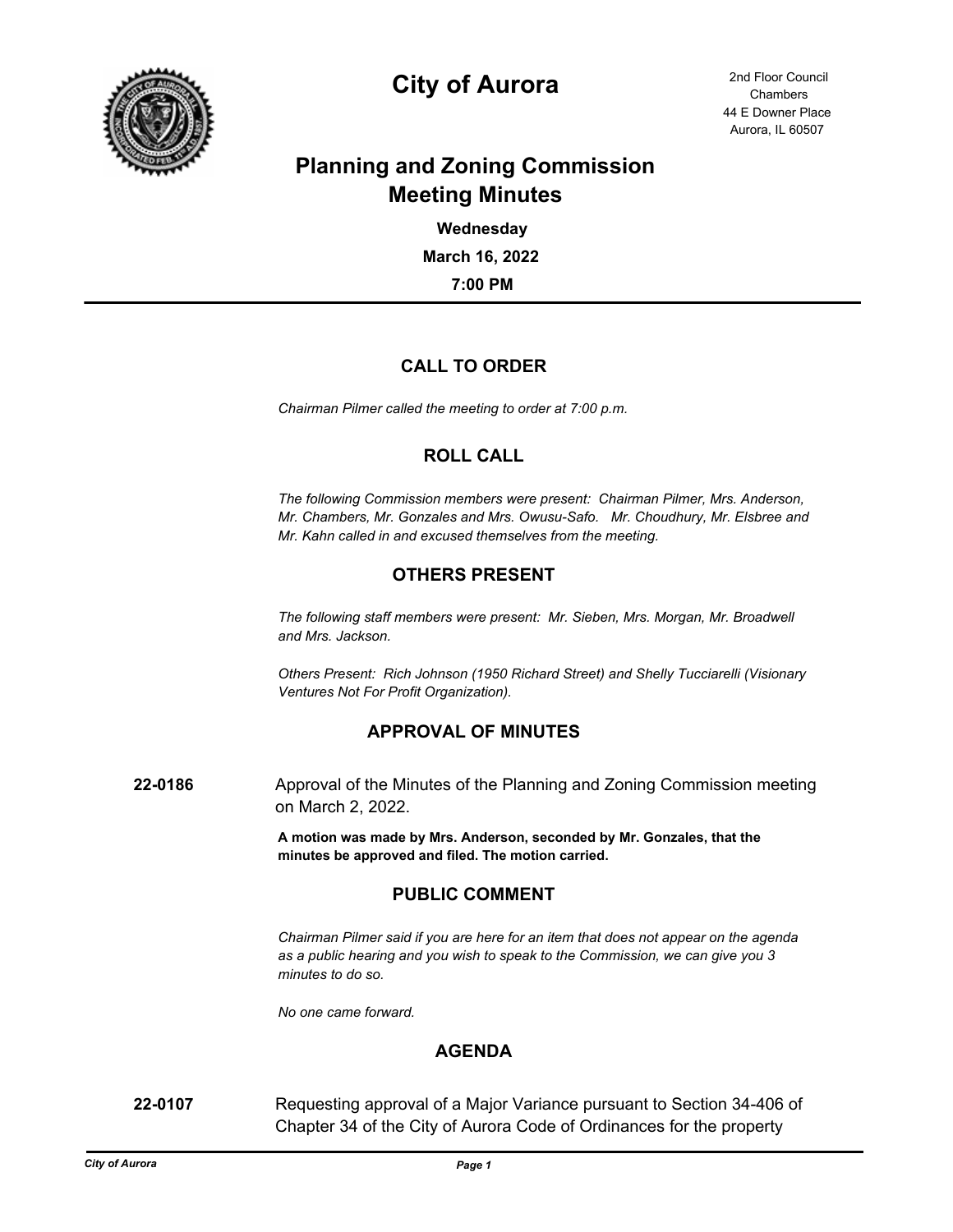located at 1950 Richard Street, to allow for a trailer to be parked between the primary structure and the front lot line (Richard Johnson - 22-0107 / AU18/2-22.031-V - SB - Ward 5) (PUBLIC HEARING)

*Mr. Broadwell said as you just heard, this is the major variance for 1950 Richard Street. We do have the Petitioner here, who we'll bring up in a minute to give us some background. A little bit more information here. I'll pull up the Plat of Survey for the property, which will give you some context here. The provision in the Zoning Ordinance that's actually being varied here is 105.13-3.8.D.ii.a, which essentially allows for a vehicle to be parked in front of the primary structure on a residential property basically between the front of the primary structure and the lot line. Kind of moving back from that, the Petitioner owns one trailer that is used essentially for work that's about 14 feet in length that has been parked in front of the garage on the drive for a number of years now. The trailer itself is, based on the qualifying statement, is 7 feet wide, about 14 feet long. This 14 feet length does not include the, I guess we're calling it, the tongue, or what hitches the trailer to the vehicle, but it sounds like that's between 1½ feet to 2 feet. Then the trailer is 7 feet, 9 inches tall. So that's the nature of the variance and kind of, I guess, the characteristics of the trailer itself. One thing that I wanted to point out, that's included in the staff report, is that there are additional provisions in the Zoning Ordinance that kind of tie into parking vehicles on residential property. So for example, those other vehicles might be a boat or recreational vehicle, but as far as this variance is concerned, the Petitioner is parking one trailer, which is allowed on this lot, on the residential property, so that's not being varied. The trailer is not exceeding the maximum length of 20 feet per the Zoning Ordinance, so that's not included in the variance, and then he is also parking it on the driveway and not in the public right-of-way. The variance is very specific to this vehicle being parked between the primary structure and the front lot line. The Petitioner did write a qualifying statement, which was in your packet, which you can see and he can talk more about that in a minute, but one thing I wanted to point out about the property itself in regard to the hardship is that you can see the house here. It is kind of "L" shaped and when we refer to the primary structure in the staff report, we're talking about the entire structure. In the staff report, I referred to the front of the house, which is, I guess, the livable area and then the front of the driveway, the front of the garage, which is the garage itself. But as you can see, the front of the house is about 30 feet, a little under 30 feet, about 29½ feet setback from the front property line and then the front of the garage is about 45 feet based on the Plat of Survey, and then there's like a 15 foot gap kind of between the face of the garage where you can see it says 20.4 feet, the width there, measuring back to the front of the house. So there's this 15 foot gap where the Petitioner has been parking his trailer to this point. The "L" shape of the home does kind of provide kind of an area where the trailer can be parked out of the 30 foot setback, mostly parked out of the 30 foot setback and screened from the neighboring properties and from the street. What I'm pulling up right now, the property research sheet, you can see the house, the Petitioner's home, and it is highlighted right there. Then you can actually see the trailer right there, the white box there on the bottom left. The house itself, you can see, is one of only a few of these similarly "L" shaped houses on the block. You can see the neighbor's house there to the west. The trailer is basically flush with the neighbor's house. There is, I guess, some natural screening on the property. I think that's everything. Any questions for staff at this point?*

*Chairman Pilmer said any questions of staff? Hearing none, I would ask the Petitioner if they would like to come forward.*

*The Petitioner was sworn in.*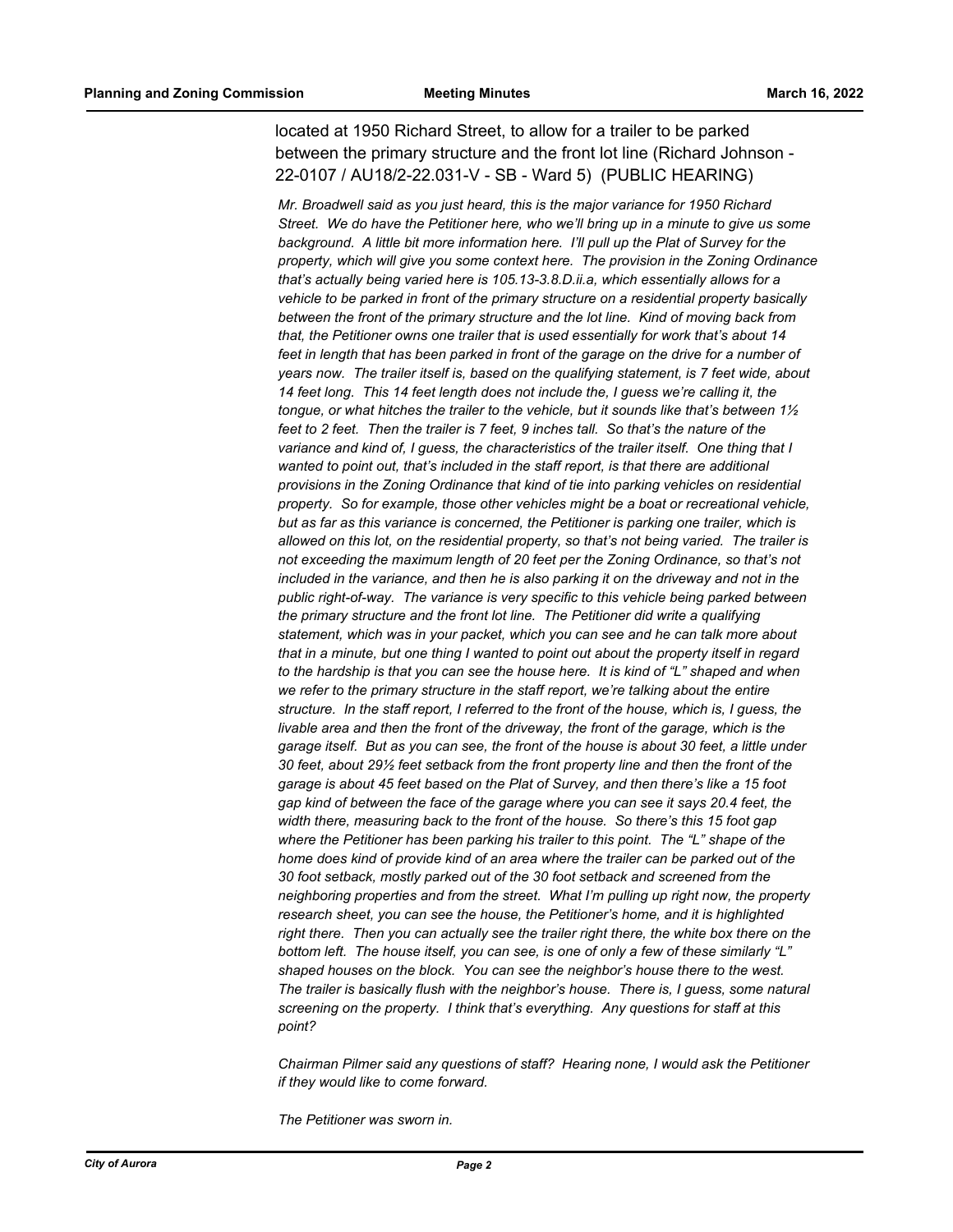I'm Richard Johnson. I'm the owner at 1950 Richard. I tell everybody we've lived here *28 years and they named the street after me when we moved in, but they don't believe that. My wife Carrie of almost 38 years is here. Like I mentioned, we've been there for 28 years. First of all, good evening to the Commission and the Zoning people. Steve kind of laid out a lot of the issues with this. I've had a trailer in front of there since 2005. I originally got a citation from somebody in the city in 2011, I believe, and we kind of talked about it and then with the setback, I had permission to leave it there. So I had not heard anything for such a long time and then I'm not sure when the date was, maybe 2018, I had another citation on that. I explained that in 2011 I was allowed to have it. They looked it up and said yes, I see that, I'll void my case. Then a decision was made to say well you can have that trailer there, but if you get a new one, that won't be allowed. I'm was a little confused by that, but we're here now to explain that. When I got the new trailer, which was a little over a year ago, I got another citation and they said you got a new trailer, that wasn't allowed, even though I never agreed to that. Just to go a little in reverse, the reason I got that trailer, and I had the other one for like 15 years, was because it got rear-ended, so it no longer safe to drive, stuff falling off the back, and it was not secure, so I had to get another one. I do handyman work. I try to stay busy doing that. I also have a DJ business where I do weddings and stuff. Before COVID I was doing anywhere from 90 to 100 events a year. That helps me pay for kids in college and a little added income. If I can interject the fact that I was an Aurora police officer for 14 years. I ended up going out on disability in what was called a Line of Duty disability where I had blew my legs out and had some surgeries and ended up having a knee replacement and I was awarded what they call a Line of Duty disability. So I get a pension on that, but because of state law, because state law has statutes on police, fire, and I believe correction pensions, that I don't get any increase until I turn 60. I may look 60, but I'm not quite there yet. I've got a couple more years, so honestly, I have not had zero increase since then. My wife works at a veterinary hospital and was working mainly just 3 days a week. Just started back almost full time now. Now that our kids are grown, we have older kids, but I'm putting one in college through the University of Illinois-Chicago. If you guys have kids, you know what the cost of college is. One, I try to stay busy and I work. In that trailer is literally a working, rolling workshop. I have tools in there, there's electric in there. I even have shore power in there to where I can charge batteries for inverter to have power remotely if I need it, mainly for lighting is what I mainly use it for. Then on weekends I pull some of that stuff out and roll in the sound equipment and do my music stuff on the weekends. I'll leave that where that's at. The big reason why I can't have it stored anywhere; one, the cost of it would be offsetting what I do, not all of it, but a good portion of it. Plus I have a lot of fears of security with the thousands of dollars compiled over the year of tools and things like that, music, the sound equipment. That is a big issue. Plus I have cameras all around my house that watch this thing. I have Ring plus a security system. That's a big portion of why I can't have it there. I can't have it in the garage because a normal garage has a 7 foot header and most trailers won't fit in there unless you have, and it would be major to try and do that, so it won't fit in the garage. It would have to be in almost an outdoor storage, so security is a big issue for me and the amount of equipment that's at risk. If I have it stored somewhere, then the insurance goes up as well. We've talked about the citations I've received, and I was instructed that I could do this zoning variance and I've kind of followed through with great instructions with Steve and Ed and we've come to this point. I can mention too that I personally have not heard anything from my neighbors. My neighbor that's directly to the west of me which, I think, Steve had mentioned, it was kind of like was a physical barrier, if you will. When I originally had that citation in 2011, they asked for a letter from her that it was okay with her and she doesn't oppose of that. She did that and I assume that's on record here in the city as*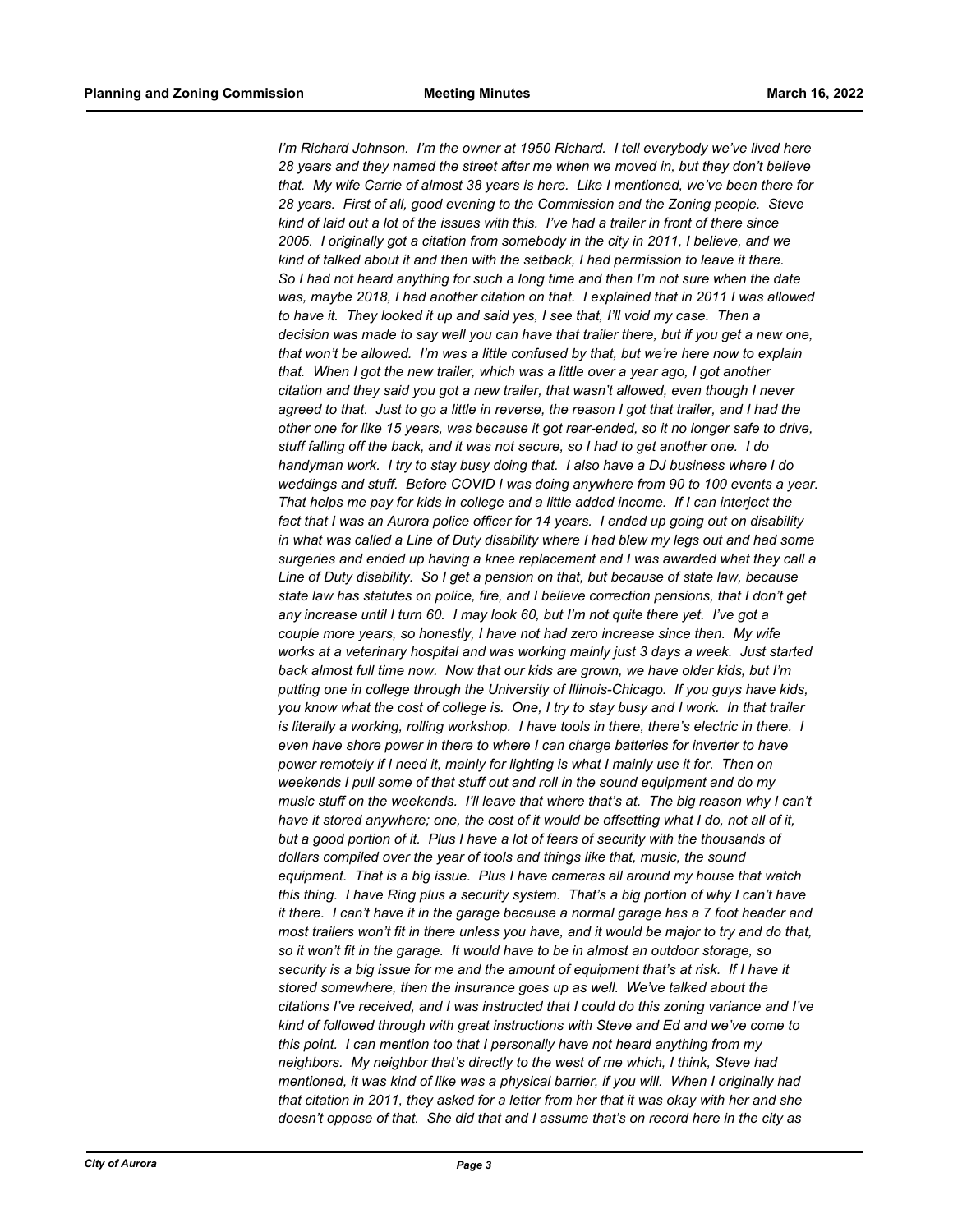well. Like I said, we've been there a long time. I would ask for your consideration in *this. It is pretty much my whole work life. I don't like to sit around. With all the injuries and stuff I've got, even my kids say Dad you've got to quit doing that. Honestly, if I sit around, I get worse, so I like to stay busy. I think that's about all I have to offer. I hope that kind of explained everything and I'm happy to answer any questions that anybody has.*

*The public input portion of the public hearing was opened. No witnesses came forward. The public input portion of the public hearing was closed.*

*Chairman Pilmer said staff won't have a recommendation, but if you want to read the Findings of Fact.*

*Mr. Broadwell said I'll read the Findings of Fact. As you just said, we don't do the recommendation, but we do kind of provide our thoughts. I can do that as well.* 

*1. The major variance request is based on the particular physical surroundings of the subject property, as the Petitioner is able to park his trailer in front of the primary structure while keeping it mostly out of the minimum front yard setback*

*2. The major variance request is based on conditions that are unique to the subject property, as the trailer is parked in one of the few "L" shaped homes on this block, or within the impact area, which provides additional parking area and screening for the trailer to be parked outdoors on the subject property.* 

*3. The major variance request is based on a hardship caused by the Zoning Ordinance, as the trailer is not otherwise allowed to be parked between the primary structure and the front lot line, despite having an additional, approximately 15 feet, of driveway leading to the face of the garage, which extends past the face of the home that is closest to the public right-of-way.* 

*4. The major variance request is in all other respects in conformance to the applicable regulations of the district in which it is located, as indicated in the staff report.*

*Mr. Sieben said and if I could just follow up what Steve said. Like he said, we don't do a recommendation on variances, but as the Findings of Fact state, this is kind of a unique shaped house and even though this doesn't meet the letter of the law because it is in front of the structure because that portion of the home is basically at a 45 foot setback versus the rest of the house, which is at the 29 or 30 foot setback. This is tucked away back there behind the typical 30 foot setback, so staff felt this was kind of a unique situation with the shape of the house.*

*MOTION OF APPROVAL WAS MADE BY: Mrs. Owusu-Safo MOTION SECONDED BY: Mr. Chambers AYES: Chairman Pilmer, Mrs. Anderson, Mr. Chambers, Mr. Gonzales, Mrs. Owusu-Safo NAYS: None*

*Chairman Pilmer said we are to evaluate the proposal with respect to 4 questions for our Findings of Fact and I would ask, unless there's any additional discussion on these 4 points, we incorporate what was in the staff's report into our Findings of Fact.*

*MOTION OF APPROVAL WAS MADE BY: Mr. Chambers*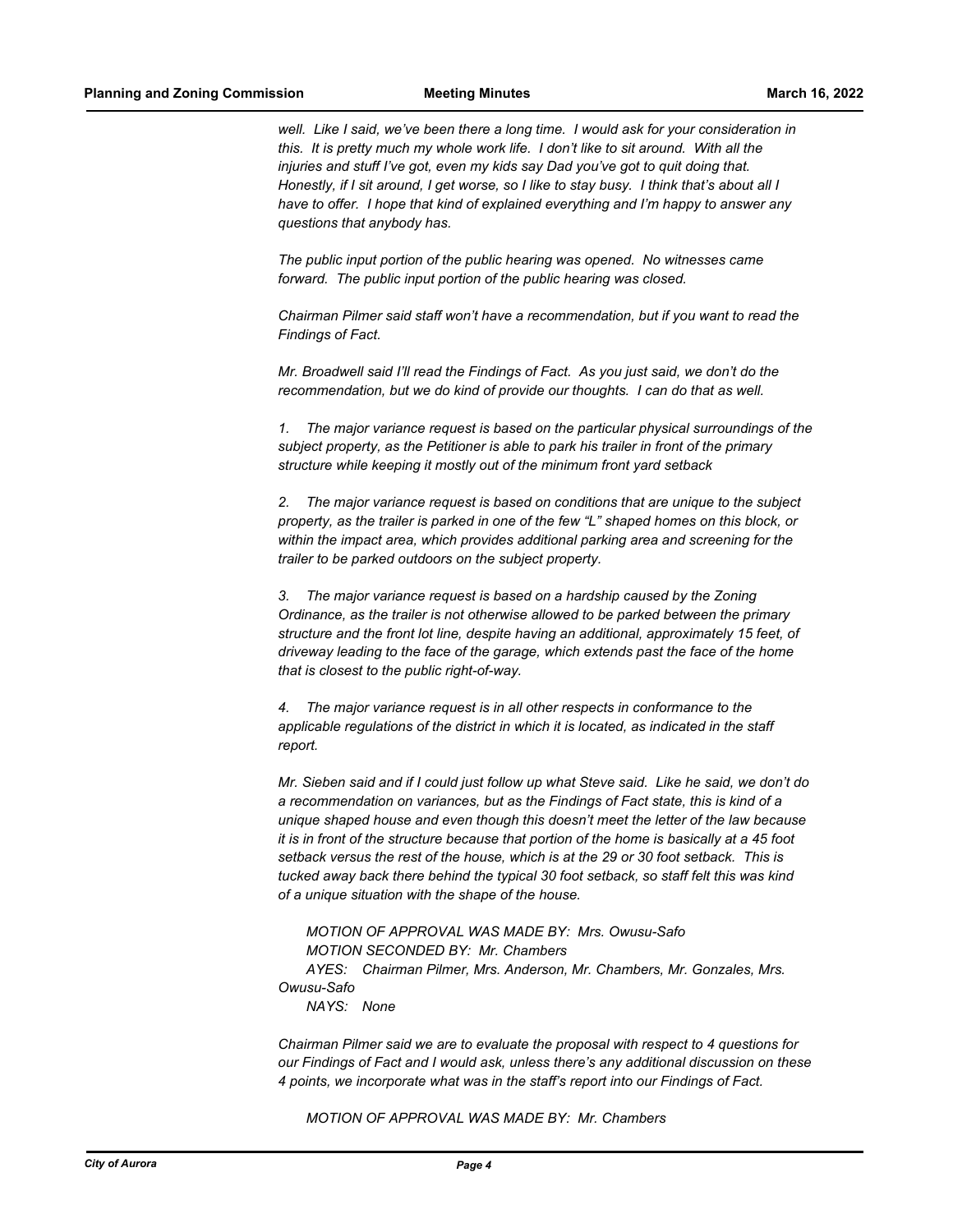*MOTION SECINDED BY: Mrs. Anderson AYES: Chairman Pilmer, Mrs. Anderson, Mr. Chambers, Mr. Gonzales, Mrs. Owusu-Safo NAYS: None*

*Mr. Sieben said actually with variances, Planning and Zoning Commission is the final vote, so it is approved.*

**A motion was made by Mrs. Owusu-Safo, seconded by Mr. Chambers, that this agenda item be approved. The motion carried.**

**22-0111** A Major Variance for Minimum Floor Area Ratio pursuant to Sec. 34-403 and 34-406 of Chapter 34 of the Code of Ordinances, City of Aurora, Illinois for property located at 631 and 641 S. Lake Street to vary Sec. III.A.1.4 of the Fox Valley Apartments-Lincoln School Plan Description to remove the minimum floor area requirement within the historic Lincoln School building (Fox Valley Apartments, LP / Lincoln School - 22-0111 / AU28/1-22.032-V - JM - Ward 4) (PUBLIC HEARING)

> *Mrs. Morgan said so if you recall, this project came before the Planning and Zoning Commission back in November for the Rezoning and Conditional Use Planned Development and Final Plan and Plat. With that Plan Description, we had originally required a minimum of 420 square feet for the floor area. That's what the plans at the time had showed, so that's what we put in the Plan Description. When the Petitioners took the project, if you recall, the project is using Historic Preservation Tax Credits as part of their finance, as well as some city funds being part of the project, part of those tax credits required them to be reviewed, the interior and exterior, by the National Park Service. The National Park Service came back and said that some of the interior partition walls needed to be preserved in order to get the tax credits. The Petitioner was able to go back and reconfigure the floor plan to preserve those partition walls, but in doing so, they had to reduce 2 of the units down to 300 square feet. All of the rest of the units meet that minimum 420 square feet. It is just 2 units that are being affected in order to be able to get the Historic Preservation Tax Credits. Here is the floor plan. Are there any questions for me?*

*Mrs. Owusu-Safe said I have one. So was the 420, was that an ordinance or was it just because their original floor plan description showed 420? It is not anywhere that we require a minimum of 420?*

*Mrs. Morgan said no. We do have minimum requirements for most of our residential portions, so that 420 was altered from what's traditionally included in the Zoning Ordinance because they were showing 420. What is the Zoning Ordinance, do you remember Ed? Is it 450?*

*Mr. Sieben said is it is typically 450, but we went down to 420 because, I think, their smallest unit was a little over 420, so we put that in there. We could have put a condition in there that per the National Park Service standards and then we wouldn't be back here. So this is purely because they had to save certain portions.*

*Mrs. Morgan said in the future we are thinking maybe to make sure we have a little more flexibility in these National Park Service…*

*Mr. Sieben said so this is kind of like a city imposed thing because that's what they were showing.*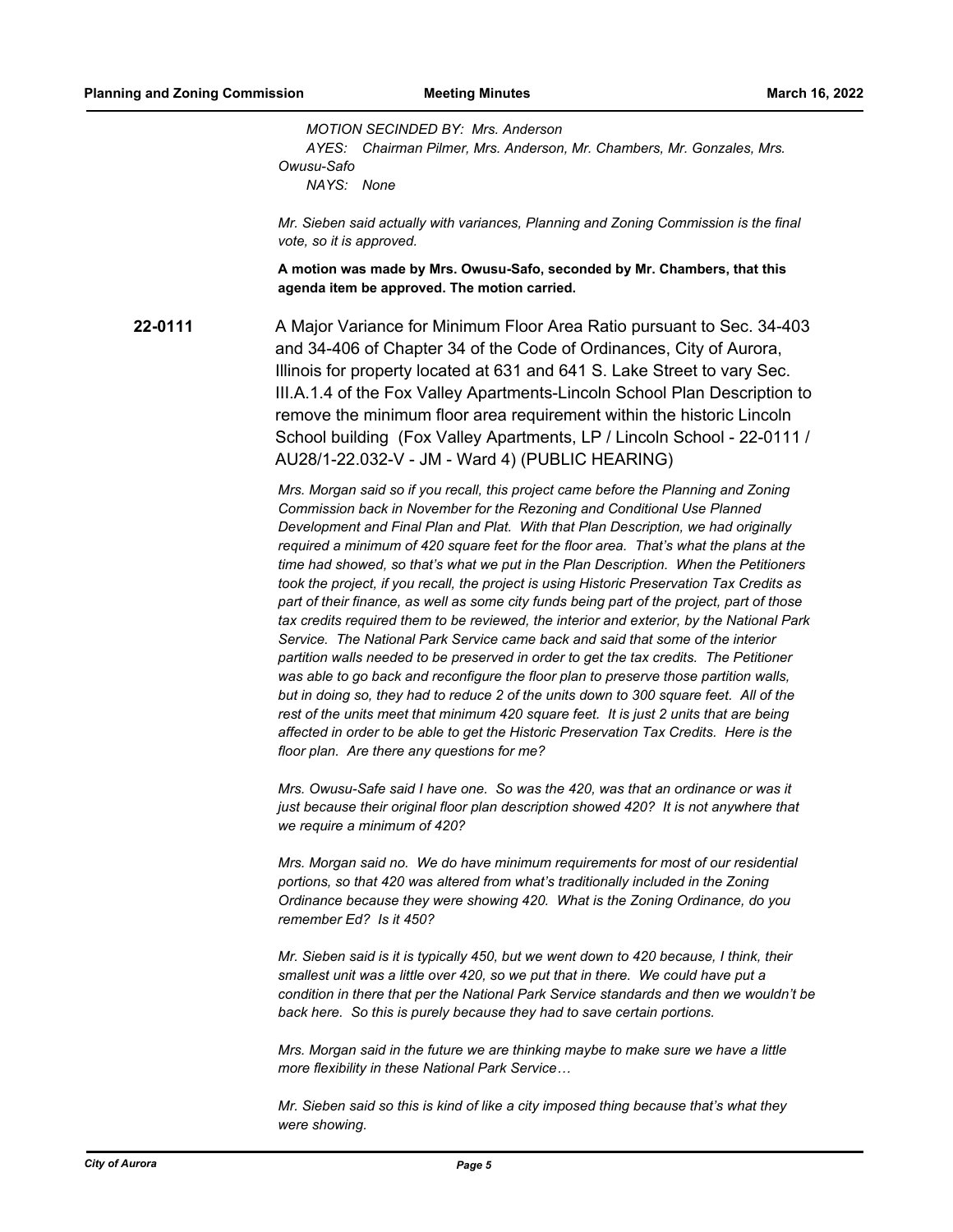*Mrs. Morgan said and this is only for the historic school. The new construction has to meet our standards.*

*Mr. Sieben said new construction would be different.*

*Mrs. Morgan said so it is unique because of the historic existing school.*

*Mrs. Owusu-Safo said the existing constraints of the building is causing this.*

*Mrs. Morgan said yes.*

*Chairman Pilmer said the space was there that they could move, but they can't because of the designation.*

*Mrs. Morgan said correct.*

*The Petitioner was sworn in.*

*I'm Shelly Tucciarelli, 232 S. Oak Street, Itasca, Illinois. Just thank you so much for this opportunity to extend this variance to the Commission. Again, like we said, we worked really hard with this adaptive reuse and once it was submitted to NPS, the National Park Service, those were the comments that we received back, to keep those walls. Our architect did go in and reconfigured everything and this was our best solution.*

*The public input portion of the public hearing was opened. No witnesses came forward. The public input portion of the public hearing was closed.*

*Mrs. Morgan said staff has the following comments regarding the Findings of Fact:*

*1. Staff believes the variance is based on a particular physical surrounding, shape or topographical condition that will result in a hardship due to the site containing a historic school and that the reuse of the historic building is not feasible without the assistance of the Historic Preservation Tax Credits.*

*2. Staff believes the request is unique to the property due to the site containing one of the few remaining historic progressive era schools that the city is supportive of preserving.*

*3. Staff believes the Plan Description's minimum floor area requirement is causing the hardship as it will not allow the floor area plan to be altered in a manner that would preserve the interior spaces and that the hardship was not created by the developer.*

*4. Staff believes that the major variance conforms in all other ways to the Fox Valley Apartments – Lincoln School Plan Description and to Chapter 49 of the Code of Ordinances, City of Aurora.*

*Mrs. Morgan said and as mentioned, we do not provide recommendations for a variance, so the staff would note that the staff believes the request is based on the physical hardship of adaptively reusing the historic building and the adaptive reuse will benefit the City of Aurora.*

*MOTION OF APPROVAL WAS MADE BY: Mrs. Anderson*